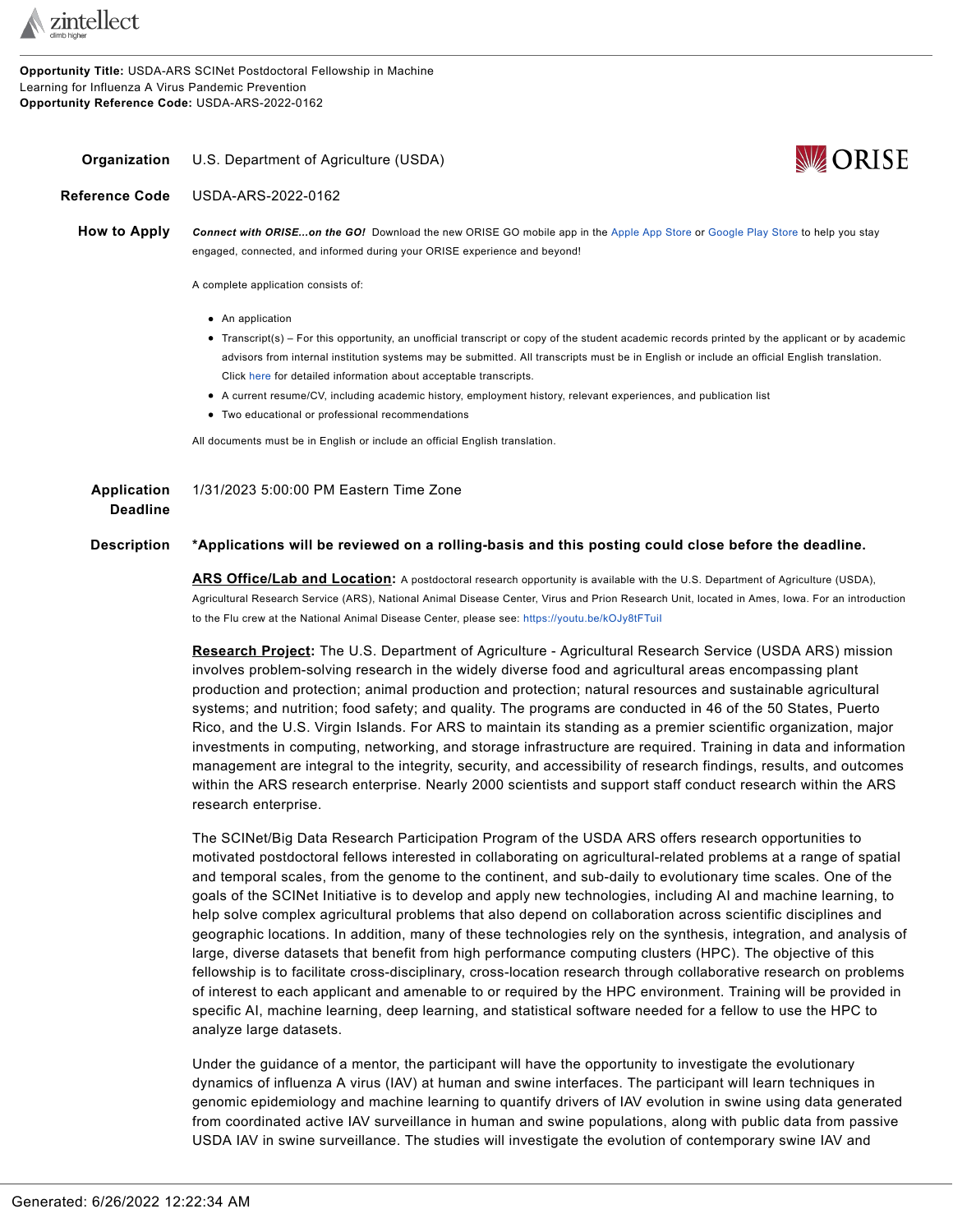

**Opportunity Title:** USDA-ARS SCINet Postdoctoral Fellowship in Machine Learning for Influenza A Virus Pandemic Prevention **Opportunity Reference Code:** USDA-ARS-2022-0162

> determine virus properties that confer greater capacity to infect and transmit in swine and identify viruses that may spillover and cause pandemics in humans.

> **Learning Objectives:** The participant will learn HPC computing technologies and will help develop and colead ARS-wide workshops, resulting in a community of scientific practice on machine learning applications for zoonotic pathogen early warning systems and genomic epidemiology. The participant will have the opportunity to collaborate with multiple USDA ARS scientists and investigators within the University of Pennsylvania Center for Excellence in Influenza Research and Response (CEIRR) as part of the NIH NIAID CEIRR collaborative network [\(https://www.ceirr-network.org/centers/penn-ceirr](https://www.ceirr-network.org/centers/penn-ceirr)). Scientists within this project maintain a comprehensive IAV research program including investigation of virulence mechanisms, vaccinology, immunology, and virus evolution. The participant will have the opportunity to attend local and/or national meetings and will be supported and encouraged to publish independent and collaborative research dealing with the evolution and pandemic potential of swine IAV.

**USDA-ARS Contact:** If you have questions about the nature of the research, please contact Tavis Anderson ([tavis.anderson@usda.gov\)](mailto:tavis.anderson@usda.gov).

**Anticipated Appointment Start Date:** Start date is flexible and will depend on a variety of factors.

**Appointment Length:** The appointment will initially be for one year, but may be renewed upon recommendation of the mentor and ARS, and is contingent on the availability of funds.

**Level of Participation:** The appointment is full-time.

**Participant Stipend:** The participant(s) will receive a monthly stipend commensurate with educational level and experience. **A health insurance stipend supplement and travel/research allowance is offered. A relocation allowance is also available.**

**Citizenship Requirements:** This opportunity is available to U.S. citizens, Lawful Permanent Residents (LPR), and foreign nationals. Non-U.S. citizen applicants should refer to the [Guidelines](http://orise.orau.gov/usda-ars/default.html) for Non-U.S. Citizens Details [page](http://orise.orau.gov/usda-ars/default.html) of the program website for information about the valid immigration statuses that are acceptable for program participation.

**ORISE Information:** This program, administered by ORAU through its contract with the U.S. Department of Energy (DOE) to manage the Oak Ridge Institute for Science and Education (ORISE), was established through an interagency agreement between DOE and ARS. Participants do not become employees of USDA, ARS, DOE or the program administrator, and there are no employment-related benefits. Proof of health insurance is required for participation in this program. Health insurance can be obtained through ORISE.

**Questions:** Please visit our [Program](https://orise.orau.gov/usda-ars/default.html) Website. If you have additional questions about the application process please email [USDA-ARS@orau.org](mailto:USDA-ARS@orau.org) and include the reference code for this opportunity.

**Qualifications** The qualified candidate should have received a doctoral degree in one of the relevant fields listed below (e.g. Bioinformatics, Computational Biology, Computer Science, Engineering, Physical Sciences, Evolutionary Biology, Microbiology), or be currently pursuing the degree with completion by January 2023.

Preferred skills:

- Experience in bioinformatics, computational biology, or virology
- Proficiency in at least one programming language (e.g. python, R, bash, perl)
- Experience in multivariate statistical analyses, including generalized linear mixed models, generalized additive mixed models, or variants of these methods
- Strong oral and written communication skills
- Ability to effectively collaborate and work with others